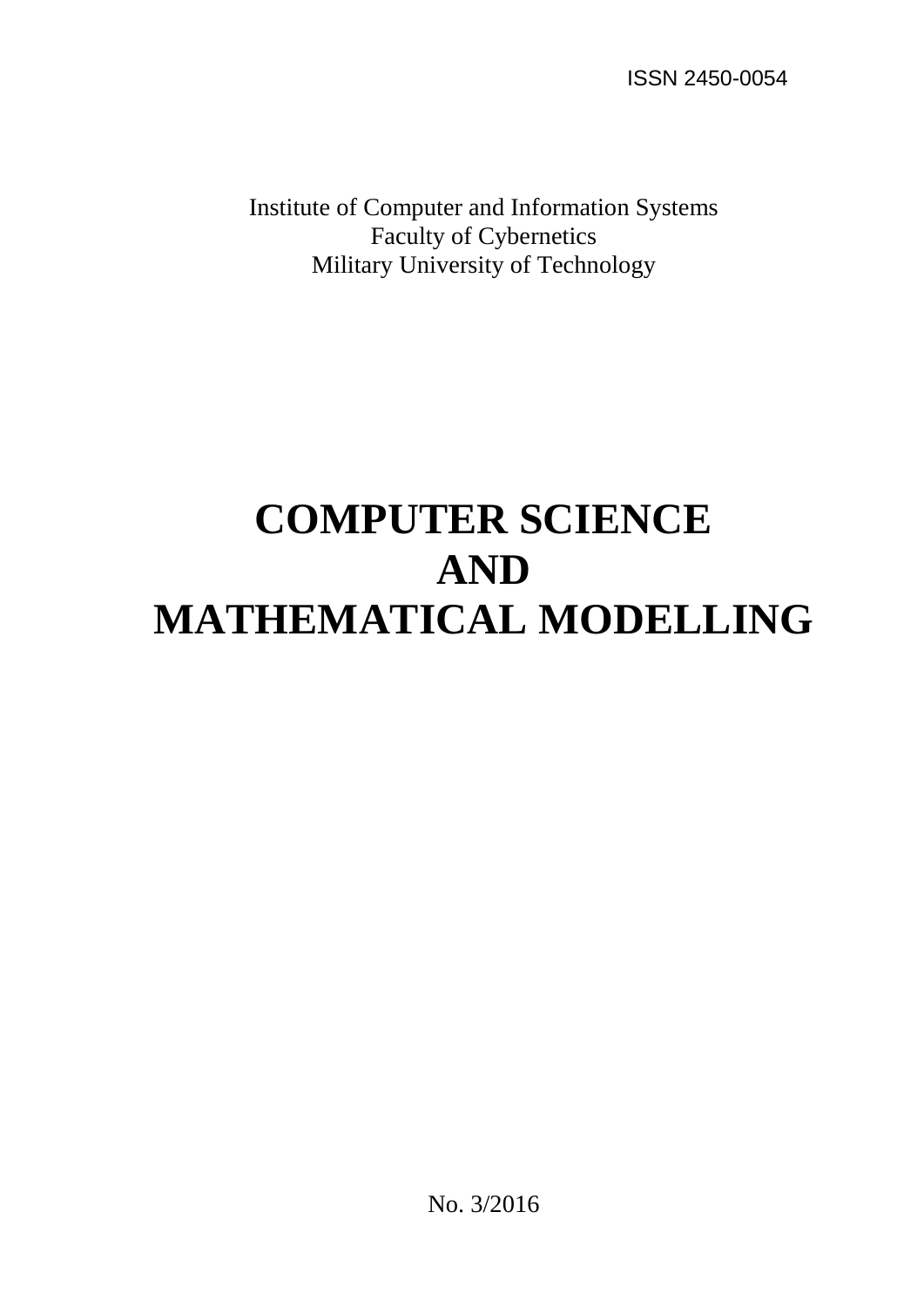# **COMPUTER SCIENCE AND MATHEMATICAL MODELLING**

## **Editorial Office**

Institute of Computer and Information Systems Faculty of Cybernetics Military University of Technology 2 Kaliskiego Str., 00-908 Warsaw, Poland Phone: (48) 261 837 018 Fax: (48) 261 837 858 e-mail: csmm@wat.edu.pl http://csmm.wat.edu.pl

## **Editor-in-Chief:** M. CHUDY **Deputies Editor-in-Chief:** Z. TARAPATA, P. KOSIUCZENKO **Technical Editor:** B. FEDYNA

# **Co-editors**

R. ANTKIEWICZ Institute of Computer and Information Systems, Military University of Technology, Warsaw, Poland A. CHOJNACKI Institute of Computer and Information Systems, Military University of Technology, Warsaw, Poland L. KOWALSKI Institute of Mathematics and Cryptology, Military University of Technology, Warsaw, Poland M. KOJDECKI Institute of Mathematics and Cryptology, Military University of Technology, Warsaw, Poland A. NAJGEBAUER Institute of Computer and Information Systems, Military University of Technology, Warsaw, Poland T. NOWICKI Institute of Computer and Information Systems, Military University of Technology, Warsaw, Poland B. SZAFRAŃSKI Institute of Computer and Information Systems, Military University of Technology, Warsaw, Poland A. WALCZAK Institute of Computer and Information Systems, Military University of Technology, Warsaw, Poland K. WORWA Institute of Computer and Information Systems, Military University of Technology, Warsaw, Poland

### **International Editorial Advisory Board**

A. AMELJAŃCZYK, Chairman, Military University of Technology, Warsaw, Poland J. GAWINECKI, Military University of Technology, Warsaw, Poland M. ZÁBOVSKÝ, Žilinská Univerzita v Žiline, Slovakia P.W. PACHOWICZ, George Mason University, Fairfax, USA A. BRUZZONE, University of Genoa, Genoa, Italy L. MACIASZEK, Macquarie University, Sydney, Australia

ISSN 2450-0054

COMPUTER SCIENCE AND MATHEMATICAL MODELLING is published twice a year. Its primary (reference) version is the paper version. COMPUTER SCIENCE AND MATHEMATICAL MODELLING is indexed in: http://baztech.icm.edu.pl/, http://indexcopernicus.com/

### **Publisher**

Military University of Technology, 2 Kaliskiego Str., 00-908 Warsaw, Poland